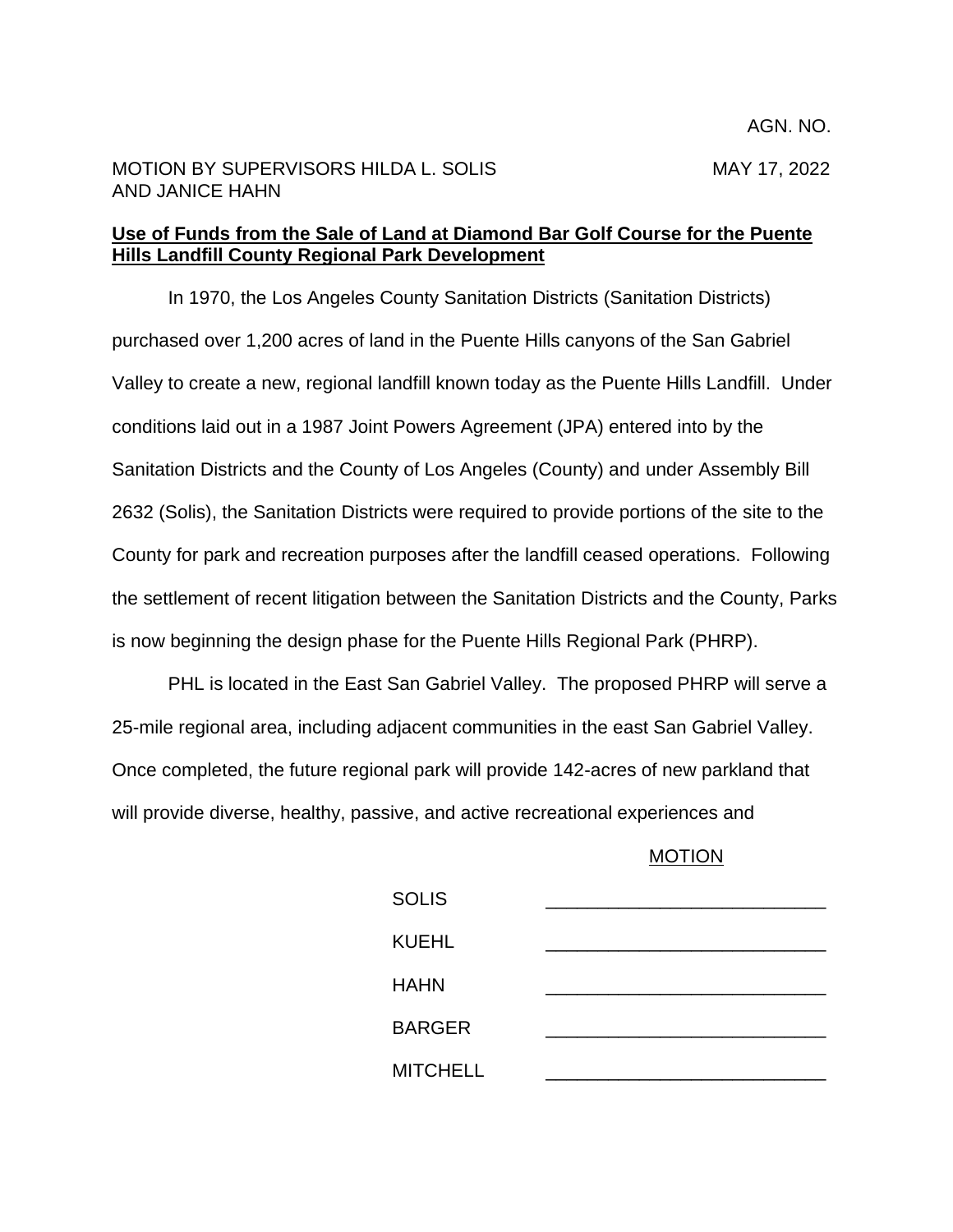programming. It will be the County's first new regional park in more than 35 years, offering a rare and significant opportunity for new parkland in the east portion of Los Angeles County.

In October of 2021, after extensive negotiations, the County of Los Angeles Department of Parks and Recreation (Parks) reached an agreement with San Gabriel Council of Governments and Metro on the sale of approximately nine (9.13) acres of Diamond Bar Golf Course for the purpose of widening the Pomona Freeway (60 Freeway). In addition, the Diamond Bar Golf Course was reconfigured and renovated as a mitigation effort due to the impacts from the freeway project and the golf course will reopen March of 2023.

In accordance with the Park Preservation Act (PPA), Public Resources Code sections 5400 through 5409, Los Angeles County Department of Parks and Recreation (Parks), on behalf of the public interest, received compensation in the amount of \$28,250,000 (Park Compensation Fund) for the purpose of acquiring and improving substitute parkland and facilities of similar size, comparable characteristics, and located in the same area to serve the same persons as the original park and to provide public parks access to the impacted community.

After conducting an extensive land inventory and acquisition process with Metro and the SGV COG for replacement parkland, Metro was unable to secure replaceable parkland to meet the PPA requirements. In lieu, the PPA also provides the opportunity to provide compensation for parkland replacement and improvements. Therefore, Parks recommends the use of Park Compensation Fund to support the development of the future PHRP, at the PHL. The future regional park will serve a similar purpose and role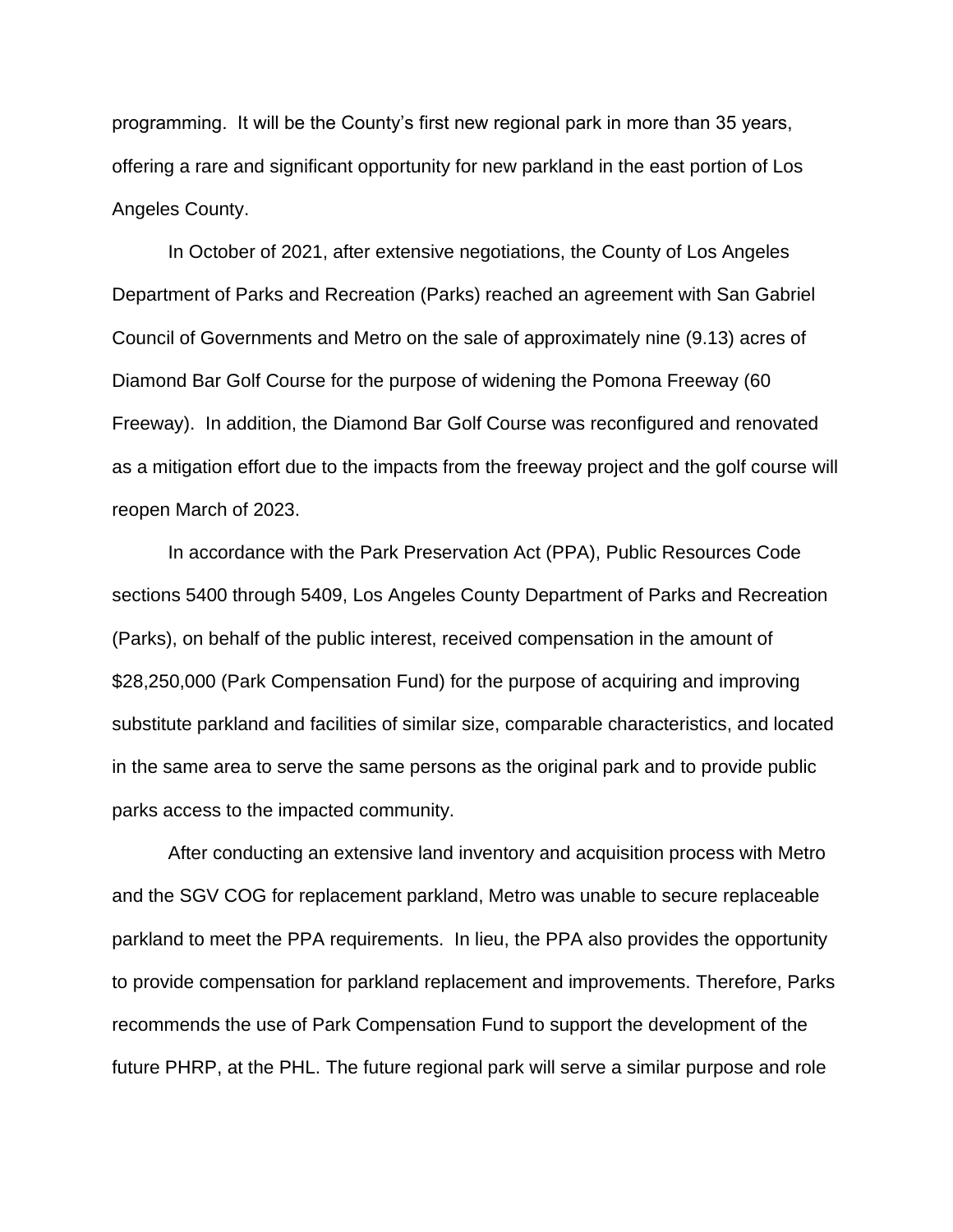as the lost acreage of Diamond Bar Golf Course, to provide regional outdoor recreation, athletics, and exercise. According to the Los Angeles County General Plan - Parks and Recreation Element the purpose of Special Use Facilities, such as golf courses, and regional parks are both to "serve greater regional recreational needs."

The Park Compensation Fund will be used to provide gap funding for PHRP. The allocation of funds to the PHRP development funds is exempt from the California Environmental Quality Act (CEQA) pursuant to section 15378 (b) (5) of the State CEQA Guidelines, because the transfer is an administrative action with no result in the direct or indirect physical impact on the environment. Further CEQA review will be required when the scope of the park development is defined.

## **WE, THEREFORE, MOVE** that the Board of Supervisors

- 1. Find that the proposed allocation of funds is not subject to CEQA for the reasons stated herein and the reasons reflected in the record.
- 2. Find that the funds allocation for use in developing the Puente Hills County Regional Park Development Project meet the requirements of the PPA in serving the same general population, that the park will similarly feature passive, and active recreational experiences and programming, and the improvements will constitute a fair and reasonable compensation for the lost parkland.
- 3. Approve the allocation of the \$28,250,000 Park Compensation Fund for the Puente Hills County Regional Park Development Project.